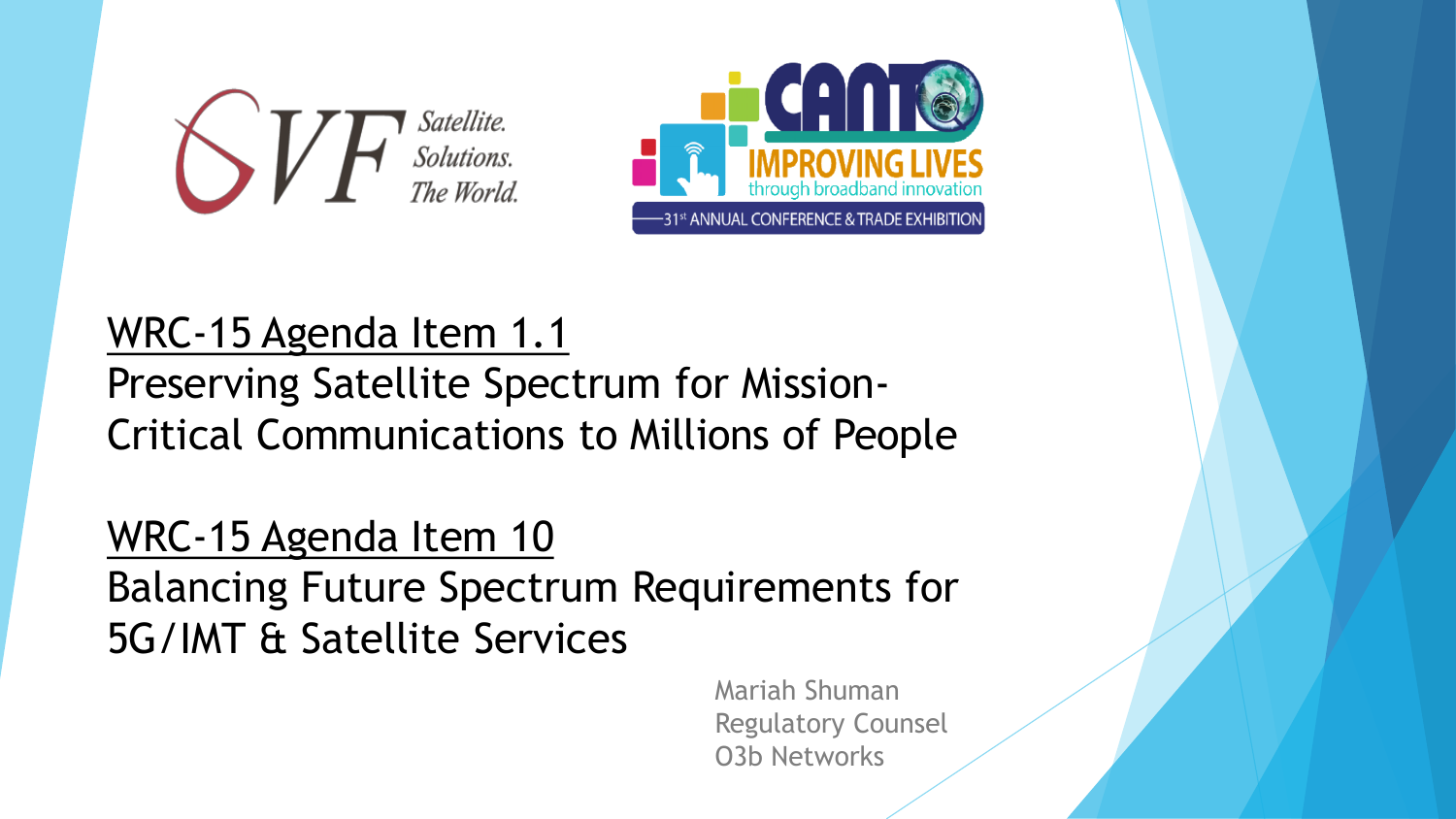# Global VSAT Forum



- GVF is an independent, non-partisan and non-profit organization with 200+ members from every major region of the world
- GVF membership represents every sector of the satellite industry
	- ▶ Including fixed and mobile satellite operators, satellite network operators, teleports, satellite earth station manufacturers, system integrators, value added and enhanced service providers, telecom carriers, consultants, law firms, and users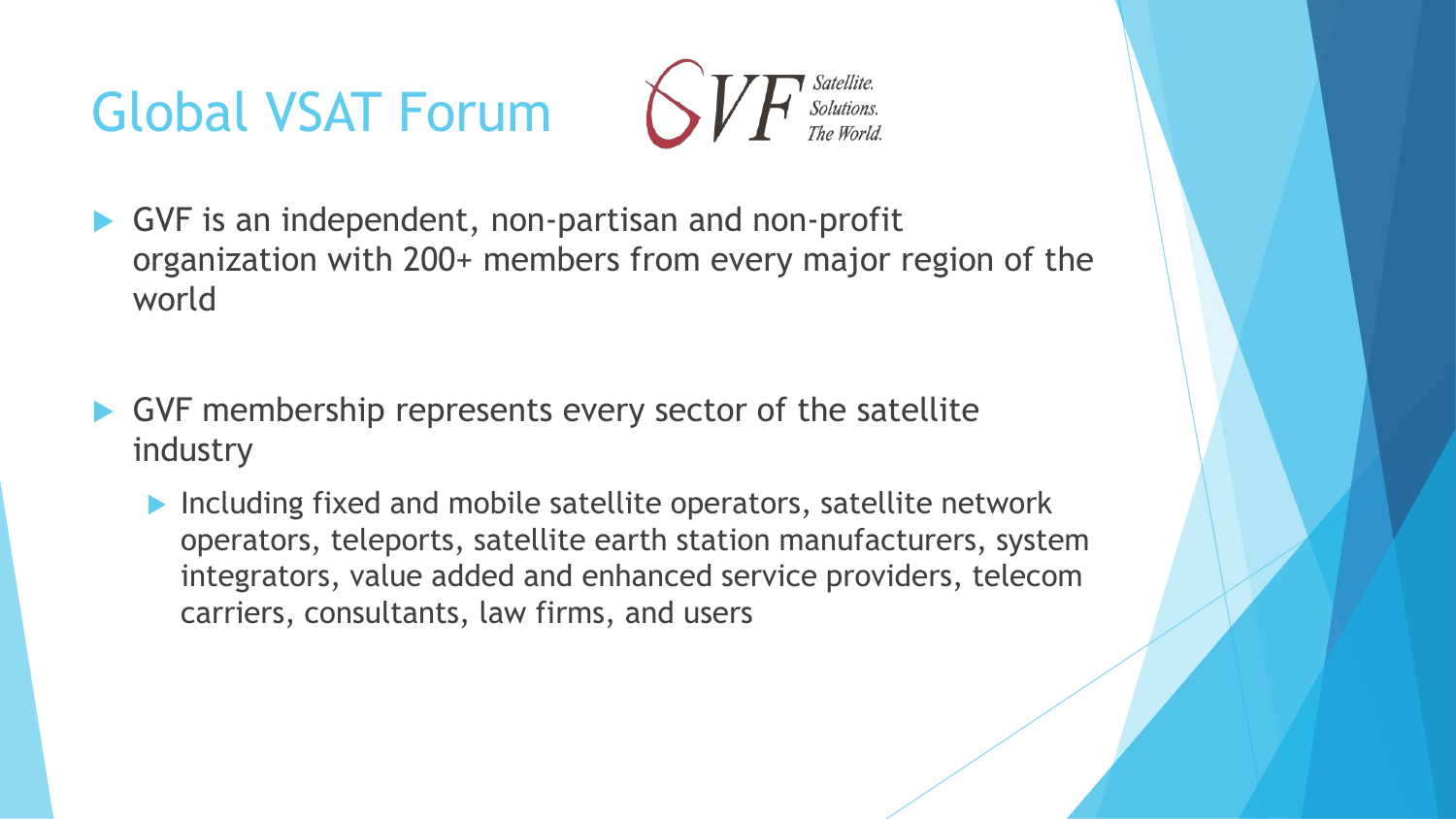# O3b System Overview Fiber Speed, Sartelli-te Reach,



| <b>High Throughput</b> | - Up to 1.6Gbps per beam                                                                                                                                    |                     |
|------------------------|-------------------------------------------------------------------------------------------------------------------------------------------------------------|---------------------|
| <b>Low Latency</b>     | - Roundtrip latency of 120-150 msec enabling:<br>- Crystal clear voice and video quality<br>- Ultra-fast response time<br>- Use of cloud-based applications |                     |
| <b>Frequencies</b>     | - Ka-band (18 GHz downlink, 28 GHz uplink)                                                                                                                  |                     |
| <b>Flexibility</b>     | - Steerable beams reaching within 45° North/South<br>- Affordable middle-mile connectivity<br>- Agnostic of last-mile technology (3G, 4G, Wi-Max, Wi-Fi)    | <b>MEO: 8,062km</b> |
| <b>Scalability</b>     | - From 100Mbps to 1.6Gbps<br>- Easily and quickly deployable infrastructure<br>- Flexibility of configuration to target markets                             |                     |



altitude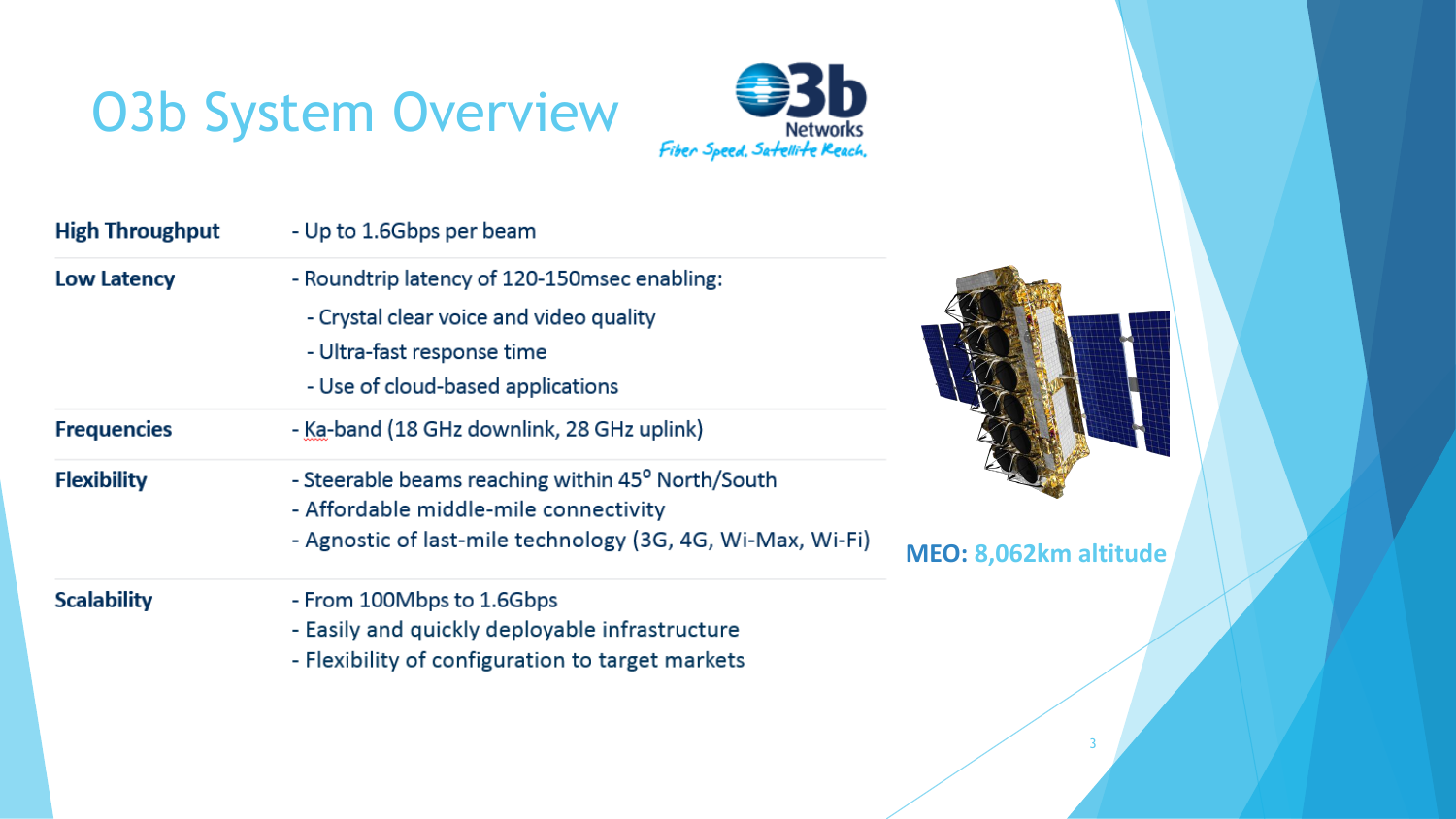## Satellites Support Mobile Services



- Satellite continues to develop new services
	- **Enhance mobile capacity and coverage**
	- Strengthen the resiliency and diversity of the telecommunications ecosystem
- Multiple elements of a telecommunications ecosystem – fiber, mobile, satellite – are needed to get ICT to end users
	- Satellite is ideal for areas that are "nonviable" for terrestrial technologies
	- Satellite can support extension of terrestrial networks into previously unserved areas



4

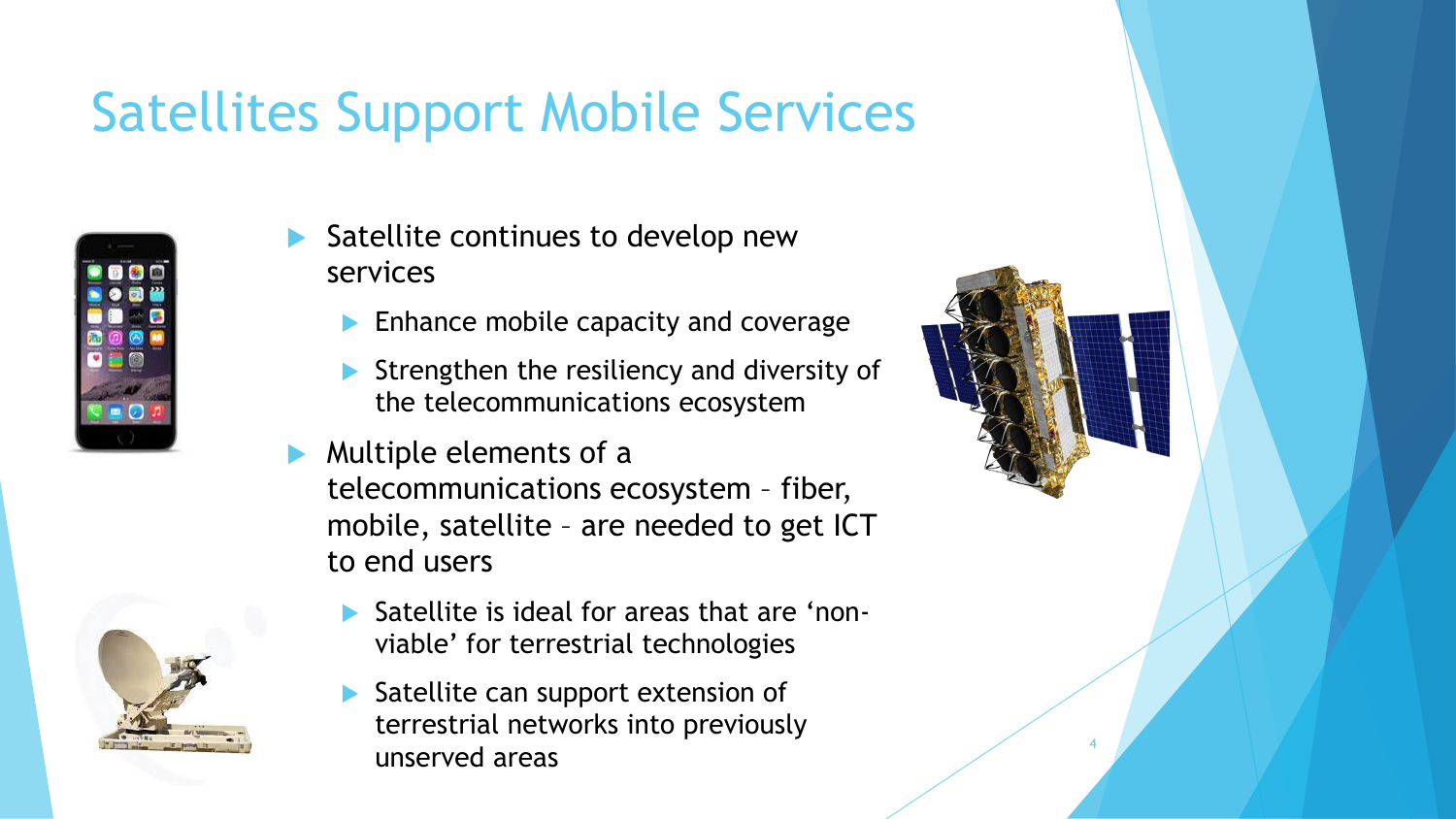#### MEVA Regional Communications C-band Satellite Network in the Caribbean



- Critical aeronautical and meteorological information
- High reliability essential for aviation operations
- Introduction of IMT in C-band would place critical communications at risk
	- Equipment replacement and modification is costly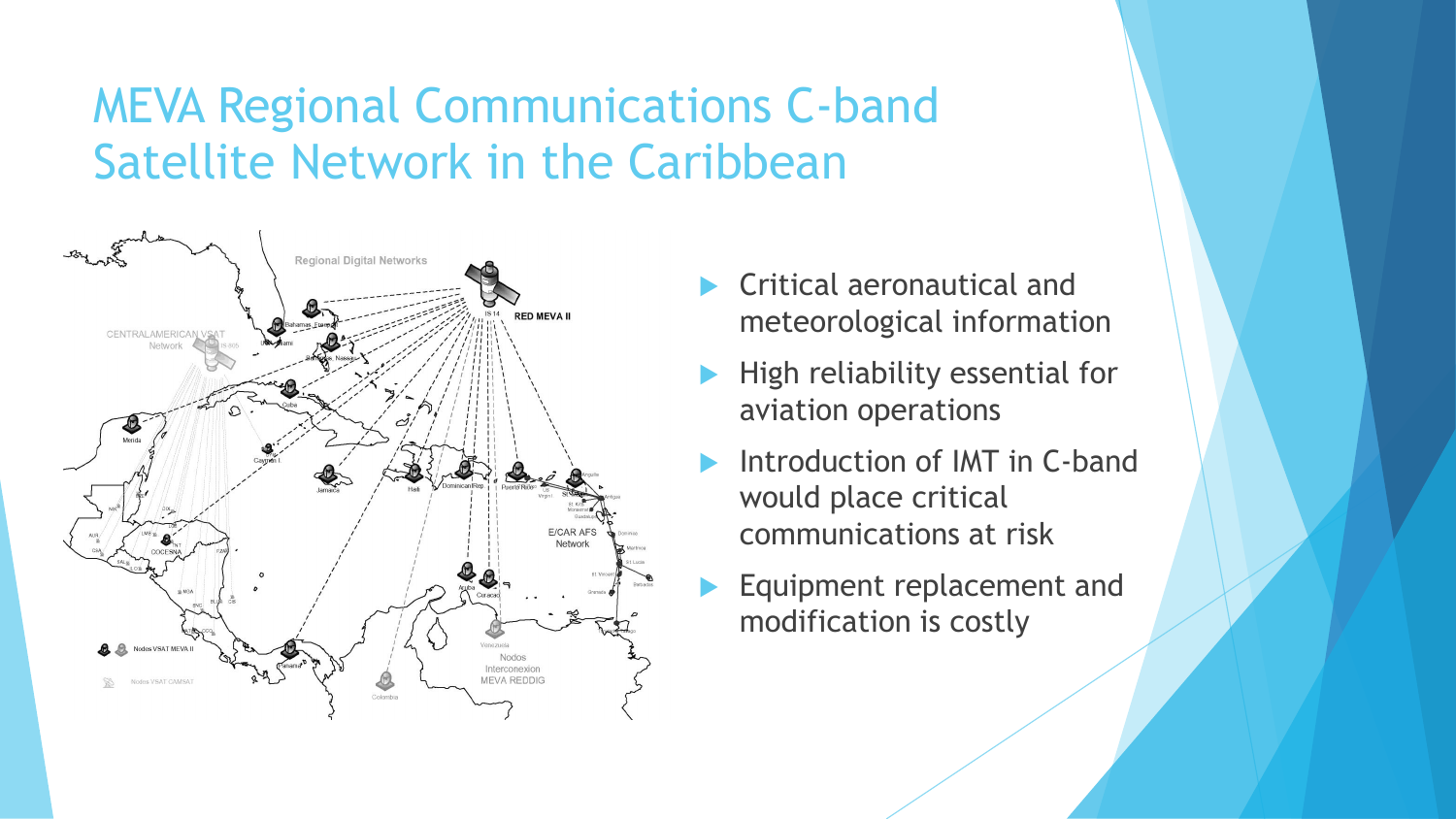#### WRC-15 Agenda Items 1.1 & 10

- ▶ WRC-15 Agenda Item 1.1: to consider additional spectrum allocations to the mobile service on a primary basis and identification of additional frequency bands for International Mobile Telecommunications (IMT) and related regulatory provisions, to facilitate the development of terrestrial mobile broadband applications, in accordance with Resolution 233 (WRC-12)
	- ▶ Under consideration is additional spectrum generally for IMT and other mobile broadband applications in 3400-4200 MHz (C-band)
- **WRC-15 Agenda Item 10:** to recommend to the Council items for inclusion in the agenda for the next WRC, and to give its views on the preliminary agenda for the subsequent conference and on possible agenda items for future conferences, in accordance with Article 7 of the Convention
	- ▶ Under consideration is which, if any, frequency bands to study for allocation to IMT in the future (such as Ka-band)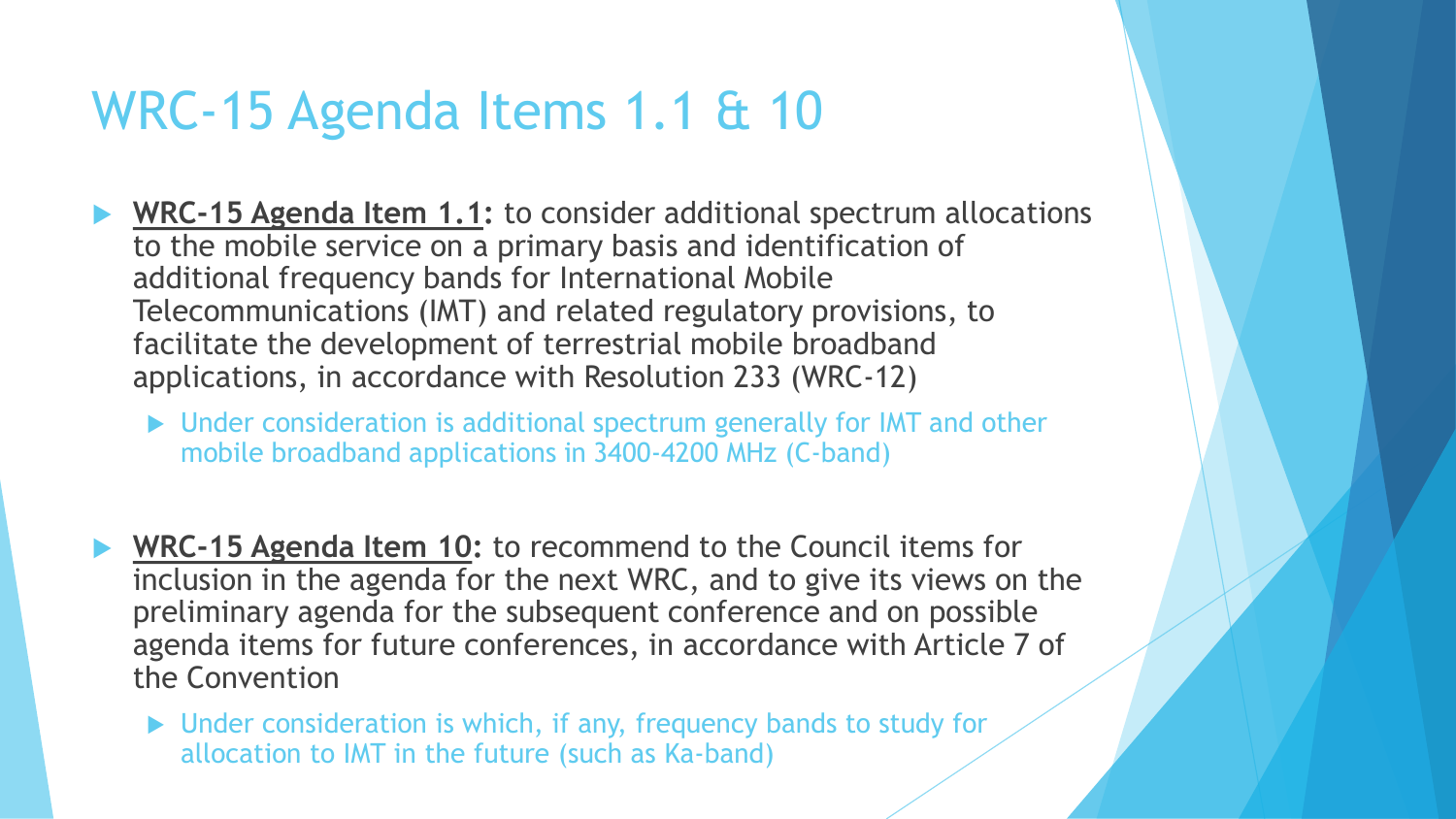## GVF Position on Agenda Item 1.1

- C-band satellites support a wide variety of applications (such as video distribution and point of sale for banking, gas, etc.) and provide critical communications services throughout the Caribbean and the world
- C-band is unique in terms of its physical properties, providing supreme availability and wide-area coverage that cannot be matched in other bands
- To retain the full benefits of C-band services, sound spectrum management policies must be employed
	- This includes preservation of C-band satellite spectrum
- The wireless industry has available spectrum to utilize, and there is uncertainty regarding predictions of additional spectrum needs for IMT
- Past implementation experience and recently approved ITU studies have shown that inband or adjacent band operation of IMT will cause harmful interference to incumbent satellite services
	- Particularly in the 3400-4200 MHz receive band
- Existing and future C-band satellite services must be protected from IMT spectrum demands via "No Change"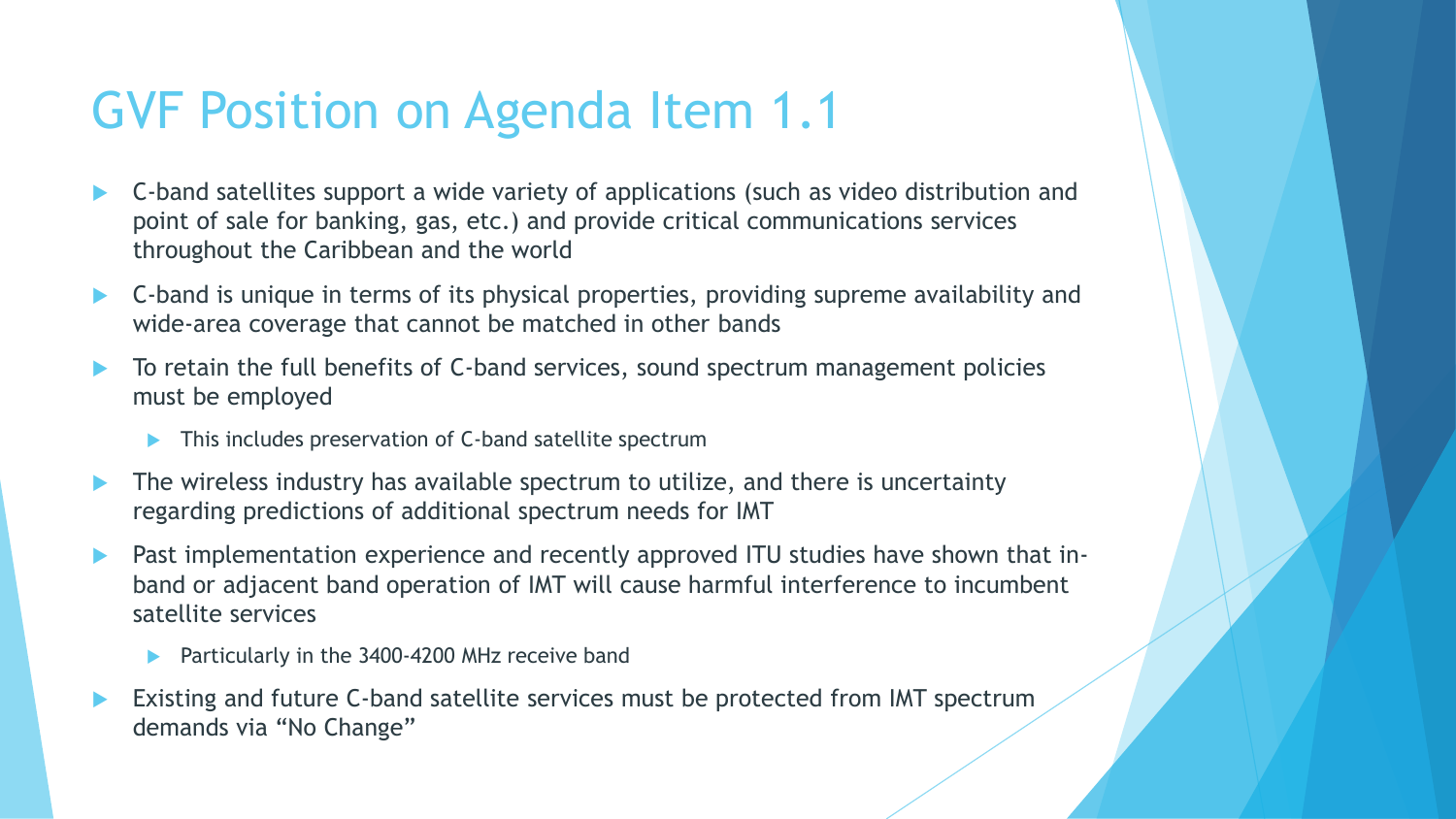## GVF Position on Agenda Item 10

- It is unreasonable to propose studies in a wide range of spectrum (such as "above 6 GHz")
- The technical characteristics of the proposed IMT services are undefined, which renders studies about allocation to be premature
- **There are existing critical systems that have already been designed and extensively** deployed in the bands above 6 GHz
	- These bands include incumbent services (such as satellite services in Ka-band) that are expanding to address growing demands for broadband and for mobile connectivity
	- As an essential part of broadband connectivity, these bands are not good candidates for the additional constraints that must be considered with the introduction of mobile services
	- ▶ For example, O3b is enabling 2G, 3G and 4G connectivity to a number of markets in Latin America, Africa, Asia, the Middle East, the Pacific, and the Caribbean
- Sharing scenarios are likely to impose significant constraints on existing users in bands already in extensive use below 31 GHz